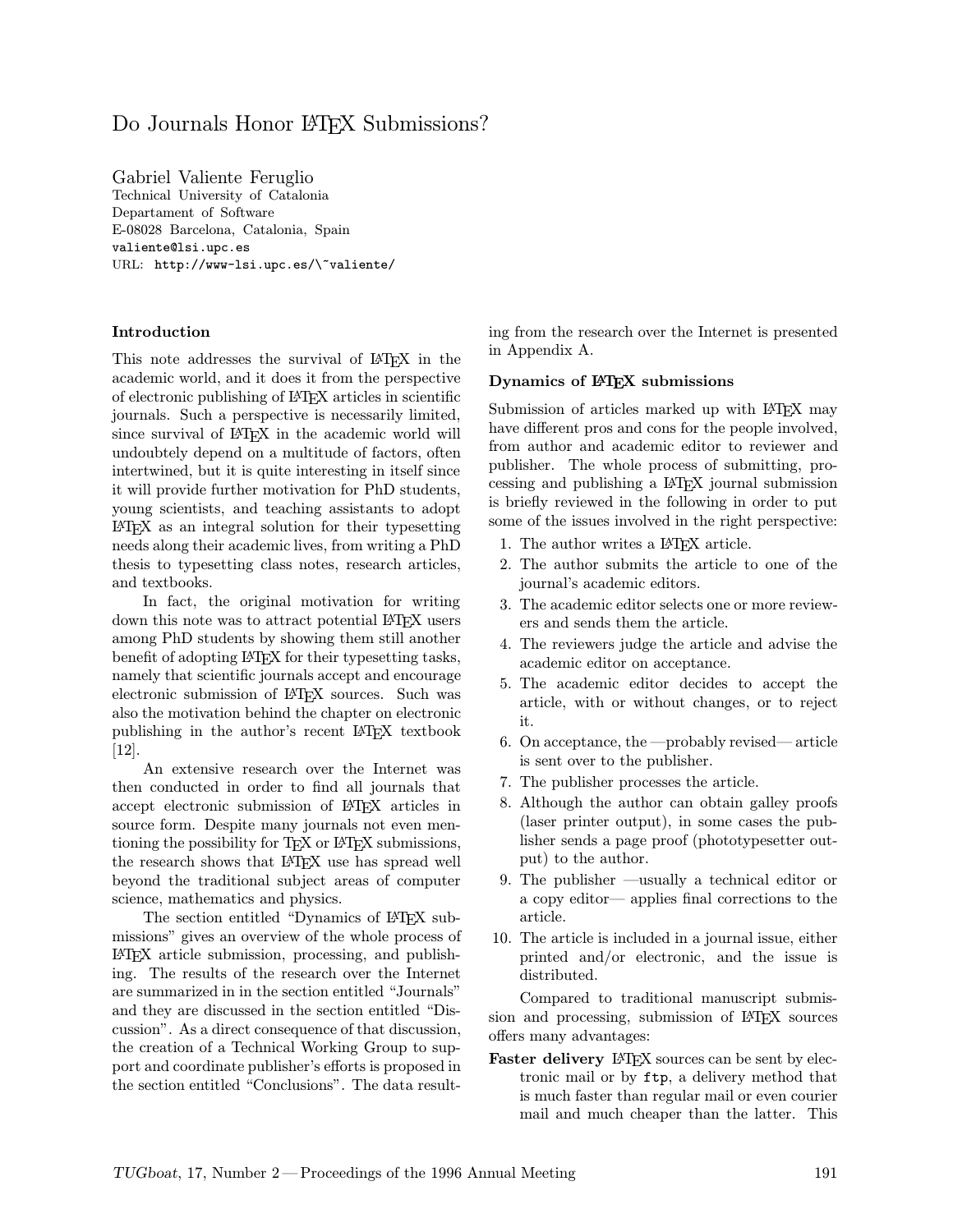is an interesting issue, since an article is sent several times, at least three: author to academic editor, academic editor to each of the reviewers, and academic editor to publisher. It must be noticed, however, that editor and reviewers can still communicate by any means they choose about the review, including —but not limited to— further  $\mathbb{A}\text{Tr}X$  sources<sup>1</sup>, irrespective of whether the submission was a LAT<sub>EX</sub> source.

- Reduced proof-reading Since there is no need of re-keying the submitted article from a paper copy, there is no real need for the publisher to send galley proofs to the author. No typing errors are (supposed to be) introduced in the article<sup>2</sup>.
- Shorter publication time Bypassing the typesetter and reducing or even eliminating proof-reading, production of page proofs is much faster and the overall cost of publication is reduced.
- Reliability Whenever the publisher makes a LAT<sub>EX</sub> macro package available, the author can compile the article and obtain a preprint which is almost identical to the published article, perhaps differing only in page numbering and journal identification. Layout problems can be fixed by the author even before first submitting the article, contributing then to a further reduction in publication time and cost. The dark side of this issue is a burden on the author, who gets distracted from the article's content and becomes more of a copy editor.
- Availability The author has an almost final version of the submitted article, which can be further distributed —usually in the form of a DVI or PostScript file— by electronic mail, ftp, the World-Wide Web (WWW), or a preprint archive [10]. This is indeed a highly controversial issue, since it affects the interests of the publisher, but as long as authors do not transfer

copyright to publishers they are entitled to, say, put their articles in their WWW home pages. Some kind of balance will surely have to be found between author's interest in having their work as broadly disseminated as possible and publisher's economic interest which makes such a dissemination possible<sup>3</sup>.

There are, however, some disadvantages to the submission and processing of LAT<sub>EX</sub> sources:

- Processing burden Processing the LAT<sub>EX</sub> submission by academic editor and reviewers can be much of a burden on them. They need to assure that they get the complete submission, which often consists of several LATEX source files and a set of EPS illustrations. The submission may fail to compile due to missing parts, required LATEX macro packages not available at their installation, errors in included EPS figures, etc. It should not be overseen that most academic editors and almost all reviewers are not paid for their services.
- Investment in learning Publishing staff and typesetters need to invest in learning T<sub>EX</sub> —which shows a steep learning curve— and in setting up and maintaining a whole TEX system, including high-resolution output devices and their drivers, integration of text and images, etc.

Some of these issues may explain why many journals accept and process LATEX submissions but in most cases the academic editors prefer paper submissions; see Discussion below.

# Journals

Finding out those journals that accept electronic submission of articles marked up with LATEX would have not been possible if publishers did not offer journal information on the Internet. As a matter of fact, most publishers already maintain home pages for their journals on the World-Wide Web, and in many cases these pages offer extensive information for authors.

The following list gives the number of journals found within each scientific field that accept LATEX

<sup>&</sup>lt;sup>1</sup> In the case of the *Rewriting Techniques and Applica*tions conferences, for instance, review reports are standard LATEX document templates which the conference organizers send to the reviewers, who fill them in and send back to the organizers, who then send over to the authors, and the whole process takes place over electronic mail.

<sup>2</sup> During the review of the book "On Being a Machine, Vol. 1: Formal Aspects of Artificial Intelligence," by A. Narayanan (Ellis Horwood, 1988) I had found over 300 typographic mistakes which the author attributed to the publisher's re-keying of the submission. A. Narayanan moved then to LATEX and provided Ellis Horwood with camera-ready copies for the second volume, "On Being a Machine, Vol. 2: Philosophy of Artificial Intelligence" (Ellis Horwood, 1990). The review appeared in Artificial Intelligence 12(4):96–97, 1991.

<sup>&</sup>lt;sup>3</sup> A first step in this direction has been taken recently by Elsevier Science for the Electronic Notes in Theoretical Computer Science series of Conference Proceedings, whereby authors are forbidden to make their contributions available by anonymous ftp or ever the WWW but are allowed instead to include links from their WWW pages to Elsevier Science's own WWW pages, where full access to articles is only granted to people accessing from an institution which holds a subscription to the Theoretical Computer Science journal.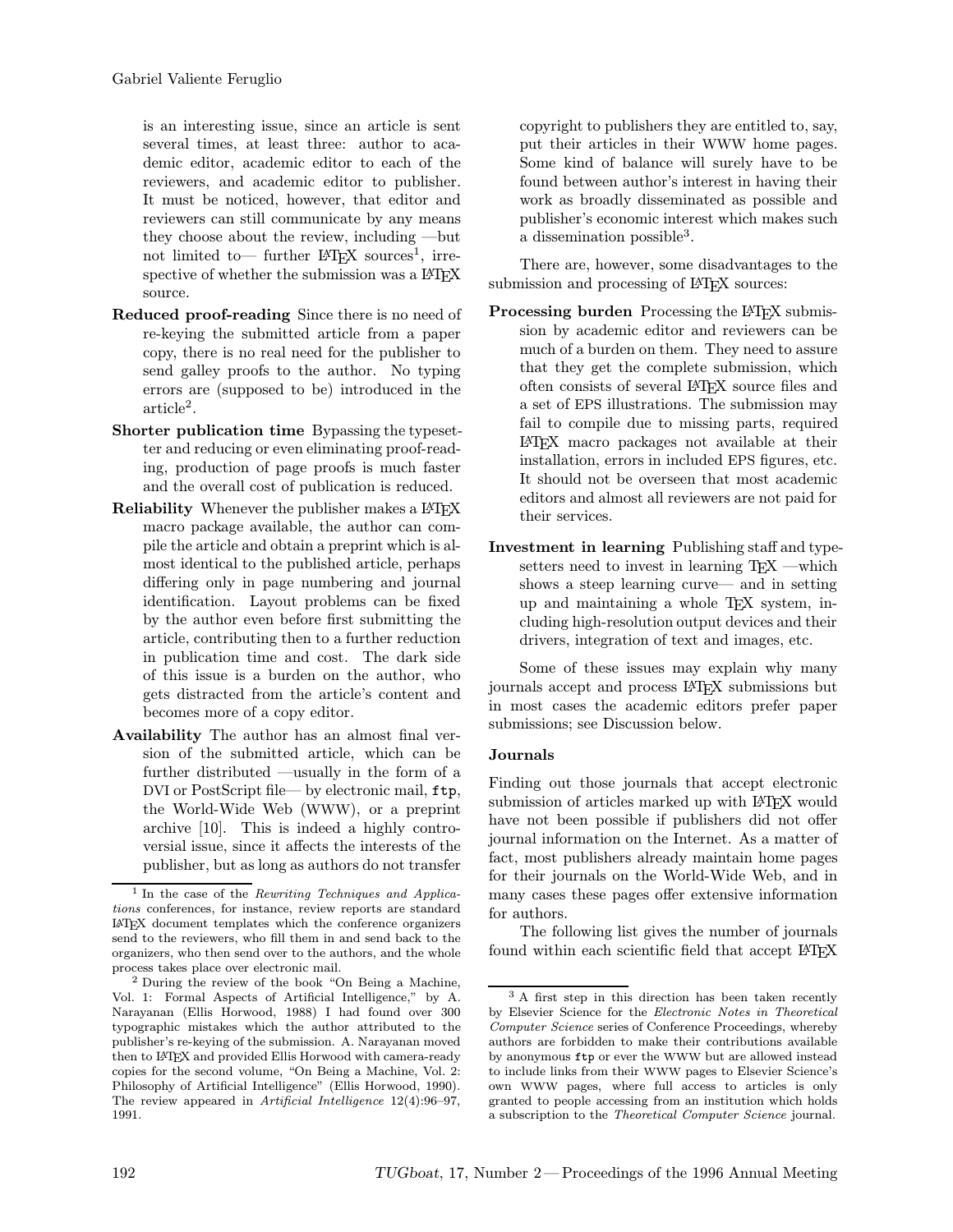submissions, according to the *Science and Engineer*ing Field Classification made by the National Science Foundation. The classification scheme is available at http://www.qrc.com/nsf/srs/rdexp/.

• Computer Sciences ........................ 97 • Mathematical Sciences .................... 89 • Engineering ............................... 77 • Physical Sciences .......................... 61 • Life Sciences .............................. 51 • Environmental Sciences ................... 18 • Social Sciences ............................ 18 • Other Sciences (Multidisciplinary) .......... 7 Total .................................... 418

As can be seen from the previous list, adoption of LATEX in scientific publishing has spread well beyond the traditional subject areas of computer science, mathematics and physics. Notice, however, that for each journal accepting submissions of articles marked up with LATEX there may be up to ten journals in the same field which do not accept L<sup>AT</sup>EX submissions.

# Discussion

Some of the issues behind the situation described in the section entitled "Journals" are depicted in the following in the form of short *provocative statements*, which are not meant to be definitive assertions but to rather spark further debate within the TFX community about the future of LAT<sub>EX</sub> in the academic world.

Publishers regret to accept LATEX submissions because it doesn't pay off Let alone publishers who have never heard about LATEX, even for those who care about LAT<sub>EX</sub> keeping up with LAT<sub>EX</sub> developments may represent too big an overhead. Take for instance Springer Verlag, who has even replaced its well-known llncs macro package by the LAT<sub>EX</sub> 2.09 formats (NFSS version 1)  $CLMonol1$  and CLMult01.

As a matter of fact, the proof is that almost two years after the first release of  $\text{LATEX} 2_{\epsilon}$ , relatively few scientific publishers have updated their L<sup>AT</sup>EX macro packages to LATFX  $2\varepsilon$ .

Moreover, many publishers argue that setting up a TEX system, keeping it up-to-date, and polishing LATEX submissions to match their house styles is usually more expensive and time-consuming than rekeying the submitted articles from author-supplied hard copies.

Publishers do not get articles marked up with  $\text{LFT}$  for publication One of the reasons why most publishers in the fields of environmental, life, and social sciences do not honor LATEX submissions is that they rarely get articles marked up with LAT<sub>EX</sub> for publication. As a matter of fact, authors seem to be the driving force behind the adoption of LAT<sub>EX</sub> by scientific publishers.

Publishers force authors to submit standard LATEX articles Publishers complain that it is almost impossible to have authors submit articles marked up with *standard* IAT<sub>E</sub>X, that is, without author-defined macros, while authors complain that publishers limit their creativity by forcing them to comply with some LATEX macro package [7]. Maybe both sides are right in their complaints, but the truth is that publishers have a good deal of work at polishing L<sup>AT</sup>EX submissions and resolving macro name clashes, while it is both unreasonable and contrary to LAT<sub>EX</sub>'s philosophy to forbid authors defining new macros in their articles.

A solution to both sides of the problem can be foreseen in the form of either an extension to the LATEX kernel, a macro package or some kind of utility program, which would expand all authordefined macros and output a *standard* LAT<sub>EX</sub> article source. The question is, what exactly is a *standard* LATEX article source?

Journals honor LATEX submissions but academic editors do not Although many publishers have all the hardware, software and know-how needed to process LAT<sub>EX</sub> submissions, however, academic editors for each of the journals they publish always have the last word.

Take, for instance, some of the major scientific publishers which are moving into electronic publication [11]. Elsevier Science accepts, in principle, LATEX submissions for all of its 1100 journals but academic editors for only 7 of them are willing to accept LATEX submissions.

A similar pattern is repeated for other publishers. Academic editors at Springer Verlag only accept LATEX submissions for 8 of its 350 journals, at John Wiley & Sons only 9 out of 326 journals do, at Blackwell Science only one out of 200 journals does, and at Academic Press only two out of 175 journals accept L<sup>AT</sup>EX submissions.

The question is, why do most academic editors desencourage submission of articles marked up with LATEX, even though publishers provide them with running TEX systems and house styles already encoded in LATEX macro packages?

Journals may no longer honor LATEX submissions as they move electronic Electronic journals, as well as preprint databases [10], accept any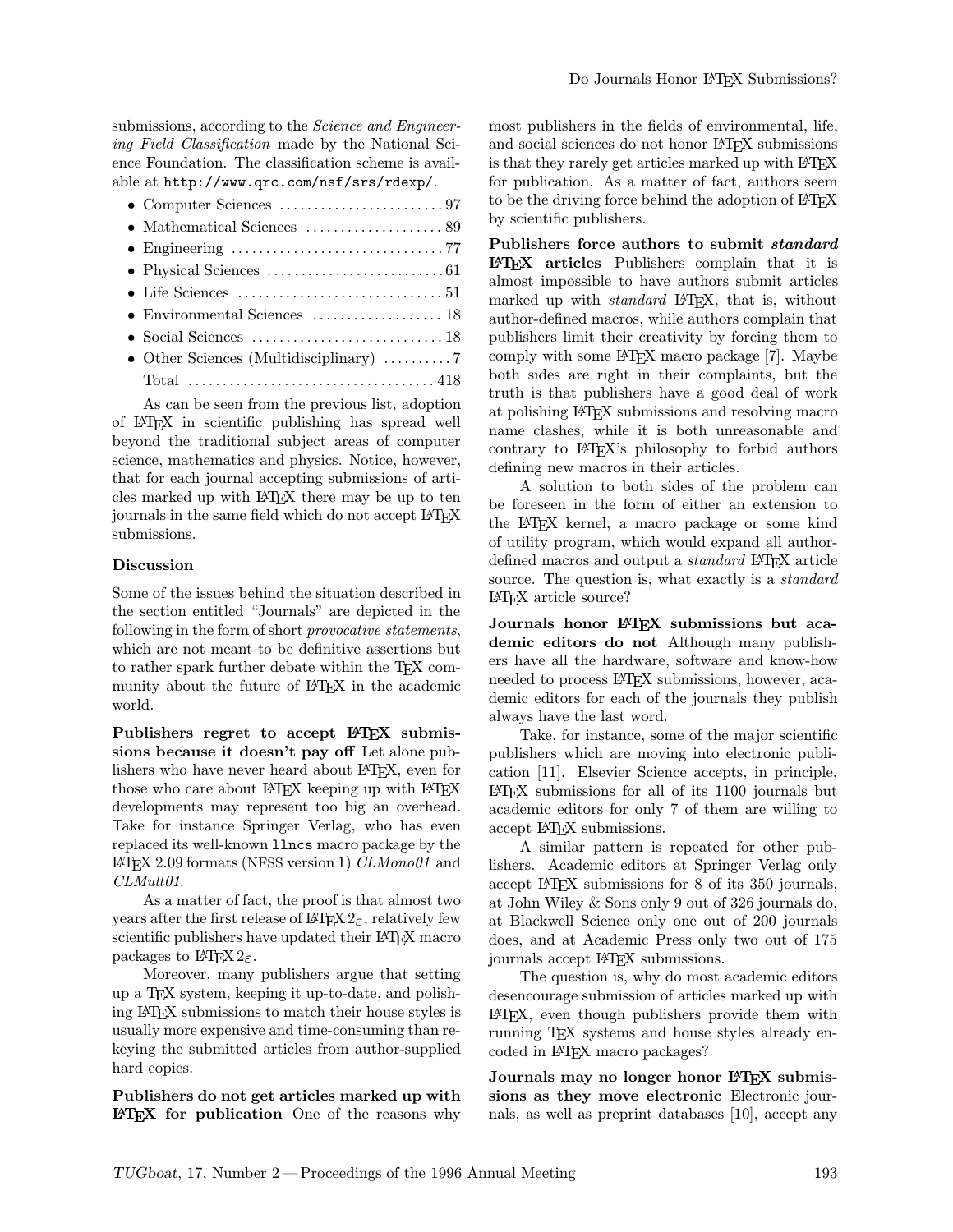ASCII submission but in most cases prefer TEX or LATEX, at least in the fields of engineering and computer, mathematical, and physical sciences. When it comes to environmental, life, and social sciences, however, it is much more common to find journals which only accept either RTF or HTML submissions.

LATEX to HTML conversion may be seen as a practical solution. LaTeX2HTML [3] even allows the inclusion of hypertext links in articles. In practice, however, it may sacrifice typographical quality, since all mathematical formulas, figures and tables are converted to GIF (Graphics Interchange Format) images or PostScript pictures, which in most cases have a low resolution and cannot be zoomed in and out without distorting the image.

In addition, LaTeX2HTML fragments a wellstructured LATEX document into too many little files. Although the degree of splitting can be controlled by a parameter, it is set to a high value by default and, in practice, this turns reading the document with an HTML browser into a kind of...

As HTML develops into HTML3, with some degree of support for mathematics and tables, it is possible that HTML takes over as the preferred format for submission to electronic journals in the fields of engineering and computer, mathematical, and physical sciences as well.

Conversion of T<sub>F</sub>X and L<sup>AT</sup>FX into SGML [8, 1] may help to avoid HTML ever displacing LATEX as one of the preferred formats for submitting articles to scientific journals, since the scientific publishing industry seems to be moving definitely towards SGML.

# Conclusion

An author may have to deal with many publishers, and therefore may need to comply with different TEX macro packages and instructions to authors. Adoption of LATEX by an author may prove to be, in that sense, a rewarding decision as long as publishers encode their house styles in LATEX macro packages. This would let authors concentrate on scientific content while keeping LATEX training needs down to a point somewhere between [6] and [4].

An ideal situation would be for the author to write a standard  $\arct{icle}$ -class LAT<sub>EX</sub> document and to later add a

\usepackage{publisher}

mark, or even better a

\usepackage[journal]{publisher}

mark, right before submitting it to the publisher.

In practice, however, complying with the author instructions for a particular journal may involve various changes to the original LATEX source, ranging from low-level font selection to high-level macros for theorem-like environments, inclusion of encapsulated PostScript figures, and author affiliation.

Such a high degree of transparency of publisher styles with respect to the standard L<sup>AT</sup>FX articleclass can only be reached by a serious standardization effort. Maybe the time has come for the TEX Users Group to set up a new Technical Working Group (TWG), with the goal of coordinating publishers' efforts at encoding their journal styles in LATEX macro packages. Such a TWG should also liason with the LAT<sub>EX</sub>3 Project Team in order to enhance the standard LATFX article.cls document class and perhaps also book.cls and report.cls, by including more structural information in the front matter which would offer a standard interface to authors and could also be easily adapted to the particular needs of different publishers. As a matter of fact, some publisher packages that show the need for such an enhancement have been available for several years, among which Springer [9], Elsevier Science [2], DANTE [5], and many others.

In any case, the author sincerely hopes not to be charged with the whole task just because of having had such a bright idea.

# Acknowledgement

I am very grateful to Barbara Beeton, Sebastian Rahtz and Christina Thiele for early comments on the very idea of this paper, and to the anonymous referees, whose suggestions have led to a substantial improvement of the article.

# References

- [1] Anne Brüggemann-Klein. Wissenschaftliches publizieren im umbruch. Informatik— Forschung und Entwicklung, 10:171–179, 1995.
- [2] Elsevier. Preparing Articles with LATEX: Instructions to Authors for preparing Compuscripts. Electronic document available at http://www.tex.ac.uk/tex-archive/ macros/latex/contrib/supported/ elsevier/, 1995.
- [3] Michel Goossens and Janne Saarela. TFX to HTML and back.  $TUGboat$ ,  $16(2):174-214$ , 1995.
- [4] Leslie Lamport. L<sup>AT</sup>FX: A Document Preparation System. Addison-Wesley, Reading, Massachusetts, 2nd edition, 1994.
- [5] Gerd Neugebauer. Eine klasse für die TEXnische komödie. Die TEXnische Komödie,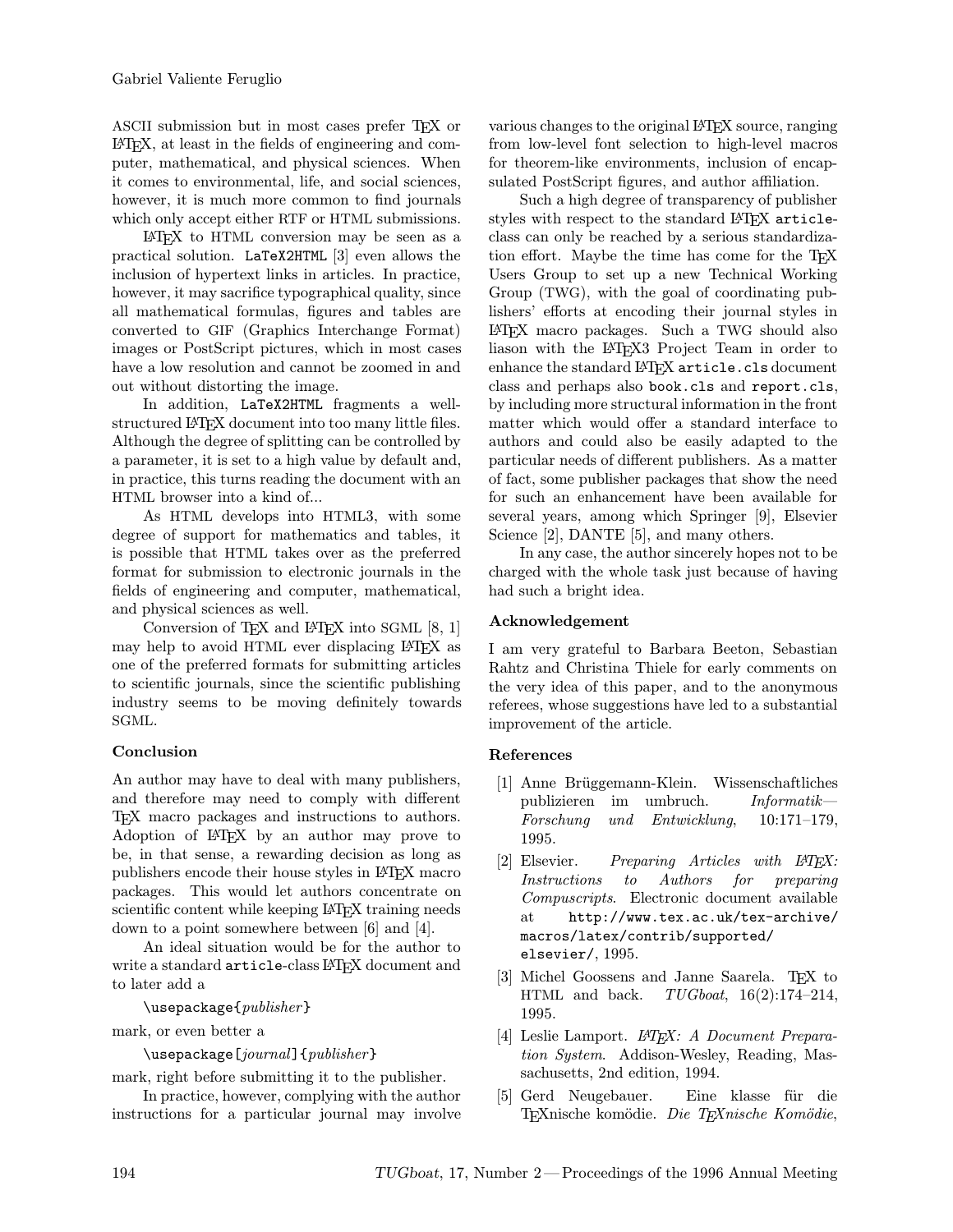4/95:6–15, 1996.

- [6] Tobias Oetiker, Hubert Partl, Irene Hyna, and Elisabeth Schlegl. The not so short Introduction to  $L^{2}T_{F}X2_{\varepsilon}$ . Electronic document available at http://www.tex.ac.uk/tex-archive/ info/lshort/, 1995.
- [7] Nico Poppelier. Two sides of the fence.  $TUG$ boat, 12(3):353–358, 1991.
- [8] Sebastian Rahtz. Another look at LAT<sub>EX</sub> to SGML conversion.  $TUGboat$ ,  $16(3):315-324$ , 1995.
- [9] Springer-Verlag. Instructions for Authors using LATEX and the Springer Macro Package CLMono01 or CLMult01. Electronic document available at ftp://trick.ntp.springer.de/ pub/tex/latex/clmomu01/, 1995.
- [10] Gary Taubes. Electronic preprints point the way to author empowerment. Science, 271(5250):767, February 1996.
- [11] Gary Taubes. Science journals go wired. Science, 271(5250):764, February 1996.
- [12] Gabriel Valiente. Composició de textos  $científics amb L^2TFX.$  Edicions UPC, Barcelona, 1996.

# A Journals accepting manuscripts marked up with LATEX

This appendix lists journals for which at least one of the editors accepts electronic submissions written using LAT<sub>EX</sub>, grouped by publisher. An HTML version of this list is available on the Internet at the address http://www-lsi.upc.es/\ ~{}valiente/journals.html that links about 40 publishers and more than 400 journals to their home pages on the World-Wide Web. Any help to make it more complete and to keep it up-to-date is warmly welcome.

#### Academia Scientiarum Fennica

• Annales Academiæ Scientiarum Fennicæ

# Academic Press

- Analytical Biochemistry
- J. of Approximation Theory

#### American Astronomical Society

- Astrophysical J.
- Astrophysical J. Supplement
- Astrophysical J. Letters
- $\bullet~$  Astronomical J.

#### American Institute of Physics

• The J. of the Acoustical Society of America

# American Mathematical Society

- Bulletin of the  $A_{\mathcal{M}}S$
- Electronic Research Announcements of the  $\mathcal{A} \mathcal{A} \mathcal{S}$
- J. of the  $A_{\mathcal{M}}S$
- Mathematics of Computation
- $\bullet~$  Notices of the  $\mathcal{A} \mathcal{M} \mathcal{S}$
- Proc. of the  $A_{\mathcal{M}}\mathcal{S}$
- Trans. of the  $A_{\mathcal{M}}S$

# American Physical Society

- Physical Review A
- Physical Review B
- Physical Review C
- Physical Review D
- Physical Review E
- Physical Review Letters
- Reviews of Modern Physics

# Association for Computing Machinery

- ACM Trans. on Mathematical Software
- Comm. of the ACM
- J. of the ACM
- IEEE/ACM Trans. on Networking
- J. of Experimental Algorithmics
- Trans. on Computer Systems
- Trans. on Computer-Human Interaction
- Trans. on Design Automation of Electronic Systems
- Trans. on Graphics
- Trans. on Information Systems
- Trans. on Mathematical Software
- Trans. on Modeling and Computer Simulation
- Trans. on Prog. Languages and Systems

### Birkhäuser Verlag

- Aequationes Mathematicae
- Algebra Universalis
- Aquatic Sciences
- Archiv der Mathematik
- Botanica Helvetica
- Chemoecology
- Circuits, Systems, and Signal Processing
- Commentarii Mathematici Helvetici
- Computational and Applied Mathematics
- Computational Complexity
- Eclogae Geologicae Helvetiae
- Elemente der Mathematik
- EXPERIENTIA
- Fresenius Environmental Bulletin
- Geometric and Functional Analysis
- Helvetica Physica Acta
- Inflammation Research
- Insectes Sociaux
- Integral Equations and Operator Theory
- J. of Evolutionary Biology
- J. of Geometry
- J. of Mathematical Systems, Estimation, and Control
- MapleTech
- Medical Microbiology Letters
- Medicine
- Nonlinear Differential Equations and Applications
- NTM
- Pure and Applied Geophysics
- Resultate der Mathematik
- Selecta Mathematica, New Series
- $\bullet$  Sozial- und Präventivmedizin
- Zeitschrift für angewandte Mathematik und Physik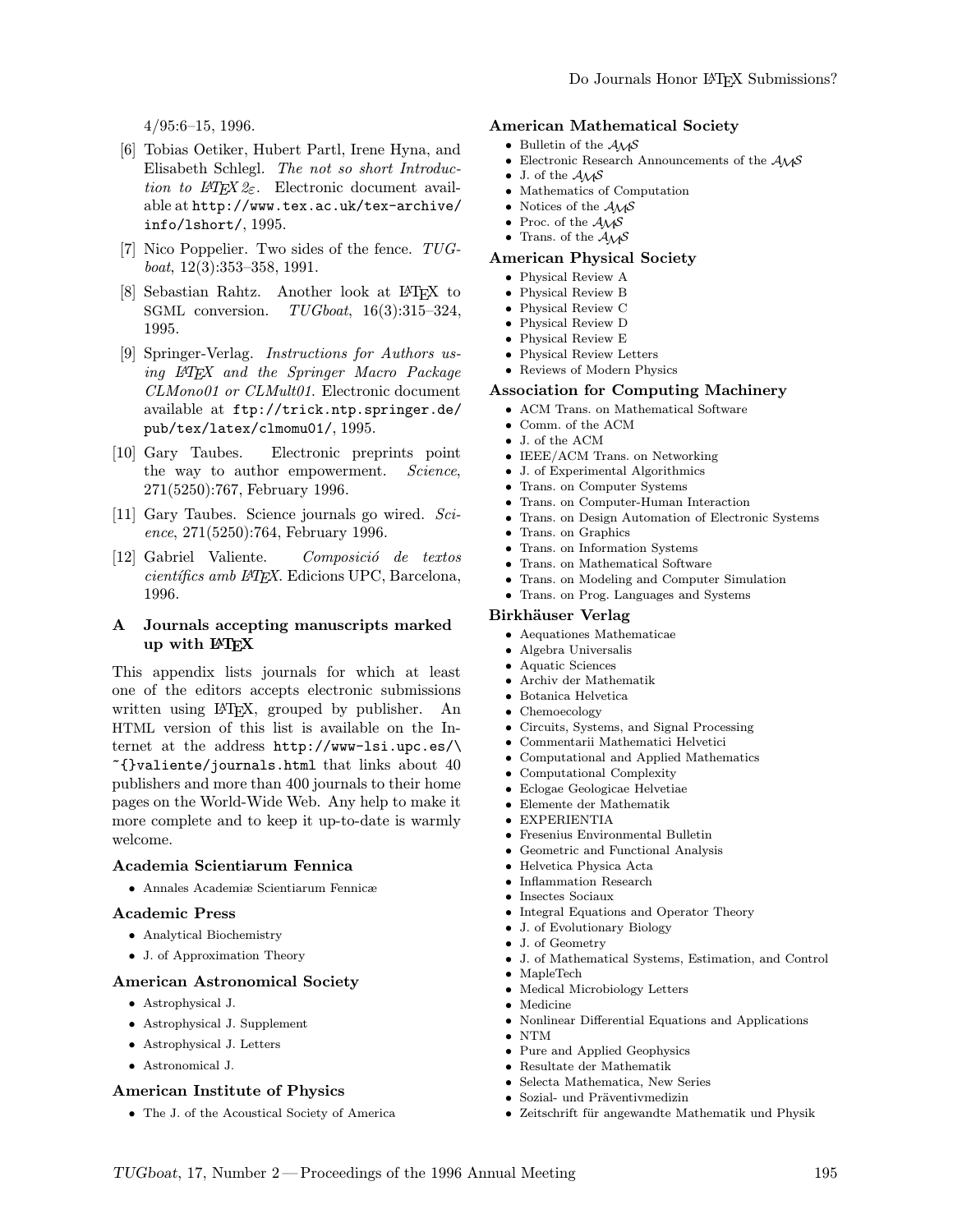# Blackwell Publishers

• Computer Graphics Forum

# Cameron University, Oklahoma

• Southwest J. of Pure and Applied Mathematics

# Chapman & Hall

• Optical and Quantum Electronics

### Computer Society of South Africa

• The South African Computer J.

#### Deutsche Mathematiker-Vereinigung

• Documenta Mathematica

#### DANTE

• Die TEXnische Komödie

#### Elsevier Science

- Artificial Intelligence
- Discrete Applied Mathematics
- Discrete Mathematics
- Electronic Notes in Theoretical Computer Science
- Linear Algebra and its Applications
- New Astronomy
- Theoretical Computer Science

#### Heldermann Verlag Berlin

- Beiträge zur Algebra und Geometrie
- J. of Lie Theory

# Institute of Electrical and Electronics Engineers

- Computer
- IEEE Annals of the History of Computing
- IEEE Computational Science & Engineering
- IEEE Computer Graphics and Applications
- IEEE Design & Test of Computers
- IEEE Electron Device Letters
- IEEE Expert
- IEEE J. on Selected Areas in Communications
- IEEE J. on Selected Topics in Quantum Electronics
- IEEE J. of Microelectromechanical Systems
- IEEE J. of Quantum Electronics
- IEEE J. of Solid-State Circuits
- IEEE Micro
- IEEE Microwave and Guided Wave Letters
- IEEE MultiMedia
- IEEE Parallel & Distributed Technology
- IEEE Photonics Technology Letters
- IEEE Signal Processing Letters
- IEEE Software
- IEEE Trans. on Antennas and Propagation
- IEEE Trans. on Applied Superconductivity
- IEEE Trans. on Automatic Control
- IEEE Trans. on Biomedical Engineering
- IEEE Trans. on Circuits and Systems for Video Technology
- IEEE Trans. on Circuits and Systems I: Fundamental Theory and Applications
- IEEE Trans. on Circuits and Systems II: Analog and Digital Signal Processing
- IEEE Trans. on Communications
- IEEE Trans. on Components, Packaging, and Manufacturing Technology Part A
- IEEE Trans. on Components, Packaging, and Manufacturing Technology Part B
- IEEE Trans. on Components, Packaging, and Manufacturing Technology Part C
- IEEE Trans. on Computer-Aided Design of Integrated Circuits and Systems
- IEEE Trans. on Computers
- IEEE Trans. on Control Systems Technology
- IEEE Trans. on Education
- IEEE Trans. on Electromagnetic Compatability
- IEEE Trans. on Electron Devices
- IEEE Trans. on Engineering Management
- IEEE Trans. on Fuzzy Systems
- IEEE Trans. on Geoscience and Remote Sensing
- IEEE Trans. on Image Processing
- IEEE Trans. on Industrial Electronics
- IEEE Trans. on Industry Applications
- IEEE Trans. on Information Theory
- IEEE Trans. on Instrumentation and Measurement
- IEEE Trans. on Knowledge & Data Engineering
- IEEE Trans. on Magnetics
- IEEE Trans. on Medical Imaging
- IEEE Trans. on Mechatronics
- IEEE Trans. on Microwave Theory and Techniques
- IEEE Trans. on Neural Networks
- IEEE Trans. on Nuclear Science
- IEEE Trans. on Oceanic Engineering
- IEEE Trans. on Parallel & Distributed Systems
- IEEE Trans. on Pattern Analysis & Machine Intelligence
- IEEE Trans. on Plasma Science
- IEEE Trans. on Power Electronics
- IEEE Trans. on Professional Communication
- IEEE Trans. on Rehabilitation Engineering
- IEEE Trans. on Robotics and Automation
- IEEE Trans. on Semiconductor Manufacturing
- IEEE Trans. on Signal Processing
- IEEE Trans. on Software Engineering
- IEEE Trans. on Speech and Audio Processing
- IEEE Trans. on Systems, Man, and Cybernetics Part A: Systems and Humans
- IEEE Trans. on Systems, Man, and Cybernetics Part B: Cybernetics
- IEEE Trans. on Ultrasonics, Ferroelectrics, and Frequency Control
- IEEE Trans. on Very Large Scale Integration (VLSI) Systems
- IEEE Trans. on Visualization & Computer Graphics
- IEEE Trans. on VLSI Systems
- IEEE/ACM Trans. on Networking
- IEEE/OSA J. of Lightwave Technology
- Proc. of the IEEE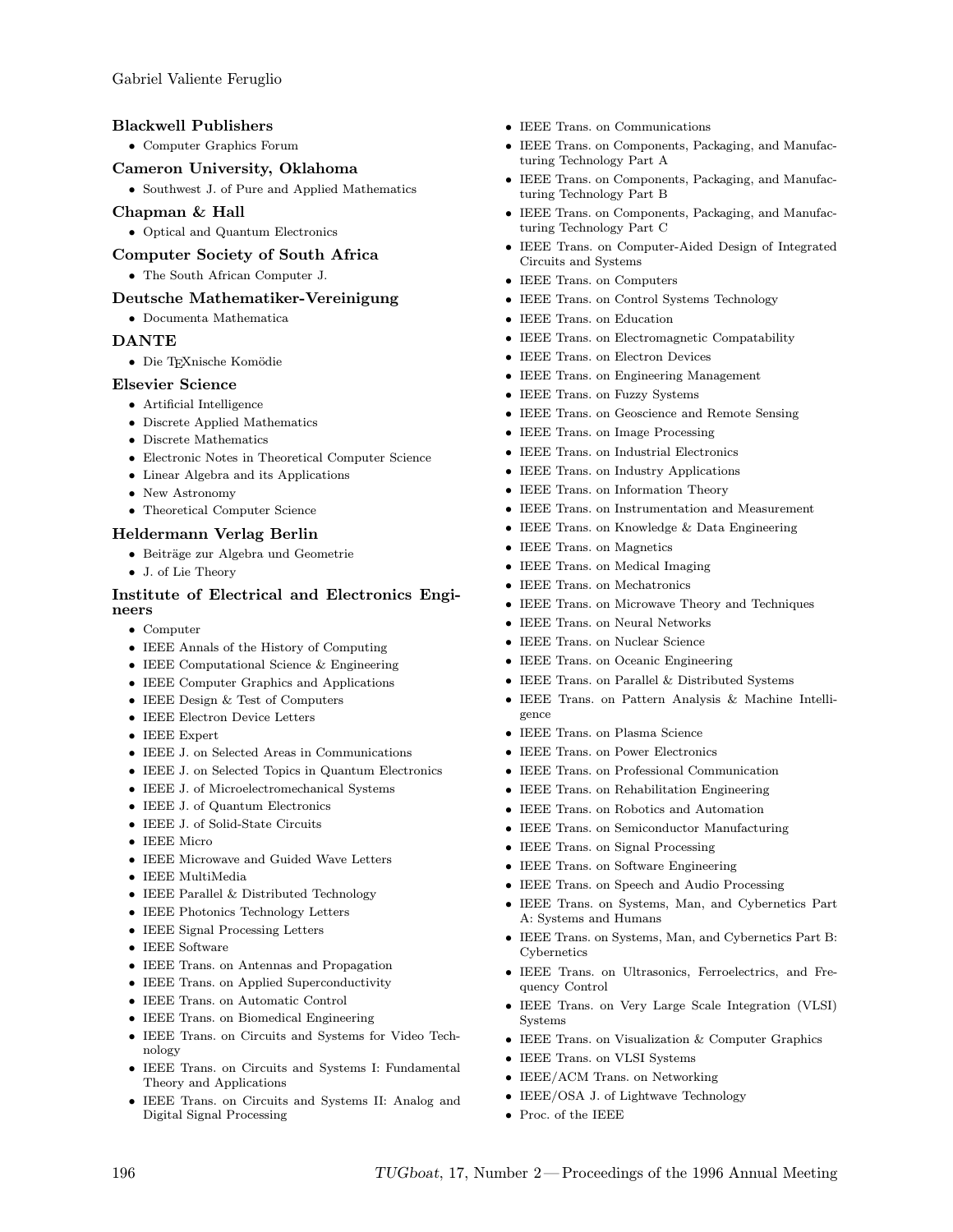# Institute of Physics Publishing

- Bioimaging
- Classical and Quantum Gravity
- Distributed Systems Engineering
- European J. of Physics
- High Performance Polymers
- Inverse Problems
- J. of Micromechanics and Microengineering
- J. of Physics A: Mathematical and General
- J. of Physics B: Atomic, Molecular and Optical Physics
- J. of Physics: Condensed Matter
- J. of Physics D: Applied Physics
- J. of Physics G: Nuclear and Particle Physics
- J. of Radiological Protection
- Measurement Science and Technology
- Modelling and Simulation in Materials Science and Engineering
- Nanotechnology
- Network: Computation in Neural Systems
- Nonlinearity
- Physics Education
- Physics in Medicine and Biology
- Physiological Measurement
- Plasma Physics and Controlled Fusion
- Plasma Sources Science and Technology
- Public Understanding of Science
- Pure and Applied Optics
- Quantum and Semiclassical Optics
- Reports on Progress in Physics
- Semiconductor Science and Technology
- Smart Materials and Structures
- Superconductor Science and Technology
- Waves in Random Media

# IOS Press

- AI Communications
- Asymptotic Analysis
- BioFactors
- Bio-Medical Materials and Engineering
- Chinese Science Bulletin (Kexue Tongbao)
- Education for Information
- Environmental Policy and Law
- Fundamenta Informaticæ
- Human Systems Management
- Information and Systems Engineering
- Information Infrastructure and Policy
- Information Services and Use
- Information Technology for Development
- Int. J. of Applied Electromagnetics and Mechanics
- Int. J. of Risk and Safety in Medicine
- J. of Computer Security
- J. of Economic and Social Measurement
- J. of Environmental Sciences
- J. of High Speed Networks
- Pharmacotherapy
- Reviews in Toxicology
- Space Communications
- Spectroscopy: An Int. J.
- Statistical J. of the United Nations Economic Commission for Europe
- Technology and Health Care

### Kent State University

• Electronic Trans. on Numerical Analysis

# Kluwer Academic Publishers

- Acta Applicandae Mathematicae
- Adsorption
- Analog Integrated Circuits and Signal Processing
- Applied Cardiopulmonary Pathophysiology
- Applied Categorical Structures
- Applied Composite Materials
- Applied Intelligence
- Applied Scientific Research
- Aquatic Geochemistry
- Archives of Suicide Research
- Astrophysics and Space Science
- Automated Software Engineering
- Autonomous Robots
- Biodegradation
- Biogeochemistry
- Bioseparation
- Biotherapy
- Boundary-Layer Meteorology
- Celestial Mechanics and Dynamical Astronomy
- Climatic Change
- Compositio Mathematica
- Computational Economics
- Computational Optimization and Applications
- Computers and the Humanities
- Crime, Law and Social Change
- Cytotechnology
- Design Automation for Embedded Systems
- Designs, Codes and Cryptography
- Discrete Event Dynamic Systems
- Distributed and Parallel Databases
- Documenta Ophthalmologica
- Dynamics and Control
- Earth, Moon and Planets

• European J. of Health Law • European J. of Population • Experimental Astronomy

- Economics of Planning
	- Educational Studies in Mathematics

• Formal Methods in System Design

• Genetic Resources and Crop Evolution

• Geriatric Nephrology and Urology

• Empirica

• Euphytica

• Gazette

• Genetica

• Hydrobiologia • Instructional Science • Interface Science

TUGboat, 17, Number 2—Proceedings of the 1996 Annual Meeting 197

• Geometriae Dedicata

- Entomologia Experimentalis et Applicata
- Environmental Monitoring and Assessment

• Financial Engineering and the Japanese Markets

• Geology and Mining (Geologie en Mijnbouw)

• Int. J. of Clinical Monitoring and Computing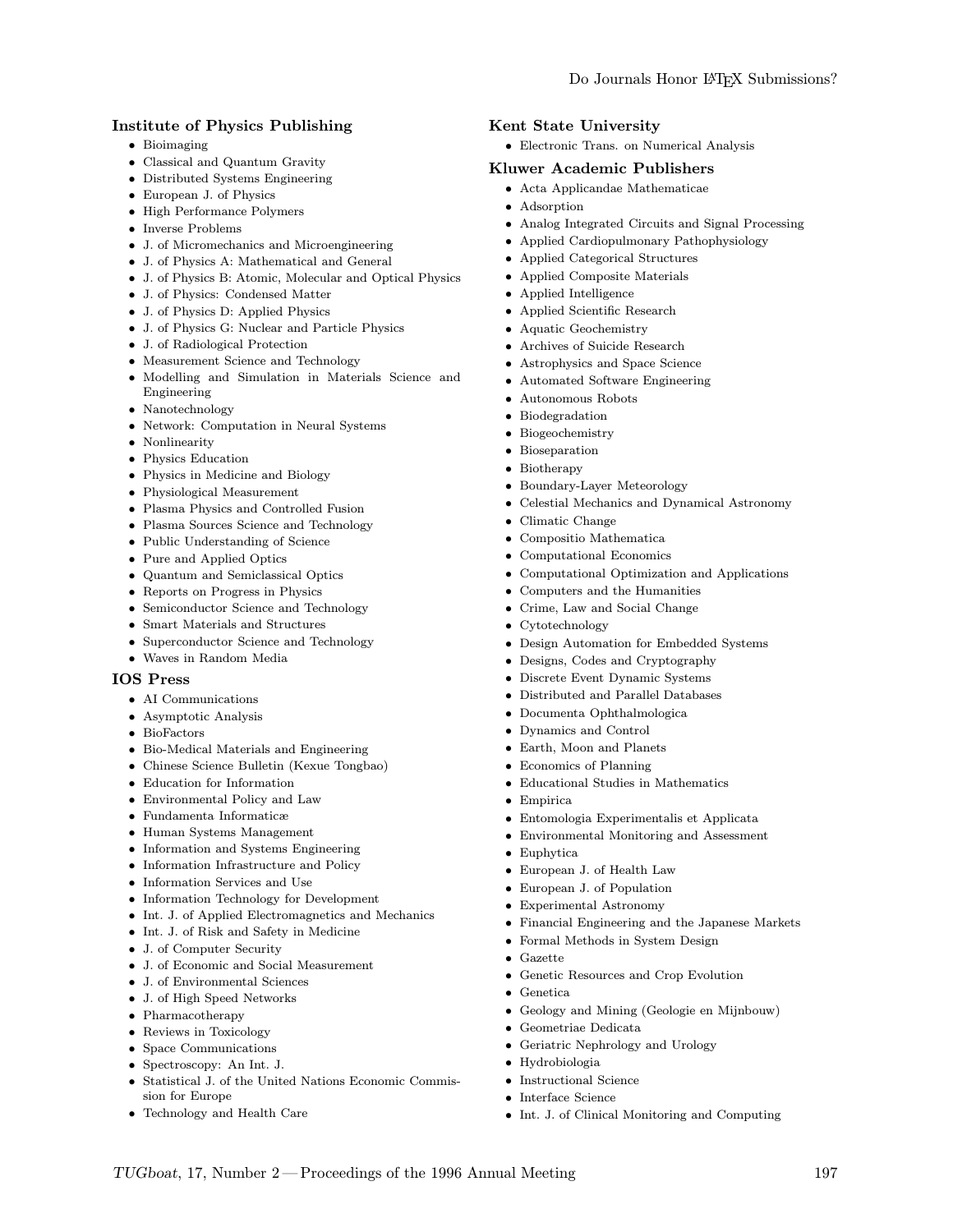- Int. J. of Computer Vision
- Int. J. of Fracture
- Int. J. of General and Molecular Microbiology
- Int. J. of Salt Lake Research
- Int. J. of Value-Based Management
- Int. J. on Group Rights
- Int. Ophthalmology
- J. for General Philosophy of Science
- J. of Algebraic Combinatorics
- J. of Applied Phycology
- J. of Aquatic Ecosystem Health
- J. of Atmospheric Chemistry • J. of Automated Reasoning
- J. of Biological Physics
- J. of Elasticity
- J. of Electronic Testing
- J. of Engineering Mathematics
- J. of Global Optimization
- J. of Inclusion Phenomena and Molecular Recognition in Chemistry
- J. of Intelligent Information Systems
- J. of Logic, Language and Information
- J. of Mathematical Imaging and Vision
- J. of Paleolimnology
- J. of Sol-Gel Science and Technology
- J. of Systems Integration
- K-Theory
- Letters in Mathematical Physics
- Lifetime Data Analysis
- LISP and Symbolic Computation
- Machine Learning
- Machine Translation
- Man and World
- Meccanica
- Medical Progress Through Technology
- Molecular Biology Reports
- Multidimensional Systems and Signal Processing
- $\bullet~$  Multimedia Tools and Applications
- Mycopathologia
- Natural Hazards
- New Forests
- Nonlinear Dynamics
- Nutrient Cycling in Agroecosystems
- Origins of Life and Evolution of the Biosphere
- Philosophical Studies
- Photosynthesis Research
- Plant and Soil
- Plant Cell, Tissue and Organ Culture
- Plant Growth Regulation
- Potential Analysis
- Real-Time Systems
- Review of Industrial Organization
- Set-Valued Analysis
- Social Indicators Research
- Solar Physics
- Studies in East European Thought
- Surveys in Geophysics
- Systematic Parasitology
- The EDI Law Review
- The J. of Supercomputing
- The J. of VLSI Signal Processing • The Int. J. of Cardiac Imaging
- Transport in Porous Media
- User Modeling and User-Adapted Interaction
- Vegetatio
- Water Resources Management
- Water, Air and Soil Pollution

# Masaryk University, Czech Republic

• Archivum Mathematikum

# Morgan Kaufmann

• J. of Artificial Intelligence Research

# Optical Society of America

- Applied Optics
- J. of the Optical Society of America A
- J. of the Optical Society of America B
- Optics Letters
- J. of Lightwave Technology
- Chinese J. of Lasers B
- J. of Optical Technology
- Optics & Spectroscopy

# Oxford University Press

• The Computer J.

# Royal Astronomical Society

- Monthly Notices of the Royal Astronomical Society
- Sociedad Colombiana de Matemáticas
	- $\bullet$  Revista Colombiana de Matemáticas

# Societat Catalana de Matemàtiques

 $\bullet$  SCM/Notícies

# Société de Mathématiques Appliquées et Industrielles

- ESAIM: Control, Optimisation and Calculus of Variations
- ESAIM: Probability and Statistics
- ESAIM: Proc.

# Society for Industrial and Applied Mathematics

- SIAM J. on Applied Mathematics
- SIAM J. on Computing
- SIAM J. on Control and Optimization
- SIAM J. on Discrete Mathematics
- SIAM J. on Mathematical Analysis
- SIAM J. on Matrix Analysis and Applications
- SIAM J. on Numerical Analysis

• Constructive Approximation • Few-Body Systems Electronic

• J. of Universal Computer Science • J. of Very Large Databases

• Electronic J. of Linear Algebra

• J. of Nonlinear Science

• Semigroup Forum T<sub>F</sub>X Users Group • TEX and TUG News

• TUGboat

198 TUGboat, 17, Number 2—Proceedings of the 1996 Annual Meeting

• SIAM J. on Optimization

• SIAM Review Springer Verlag

• SIAM J. on Scientific Computing

• Informatik—Forschung und Entwicklung

• Numerische Mathematik Electronic Edition

The International Linear Algebra Society